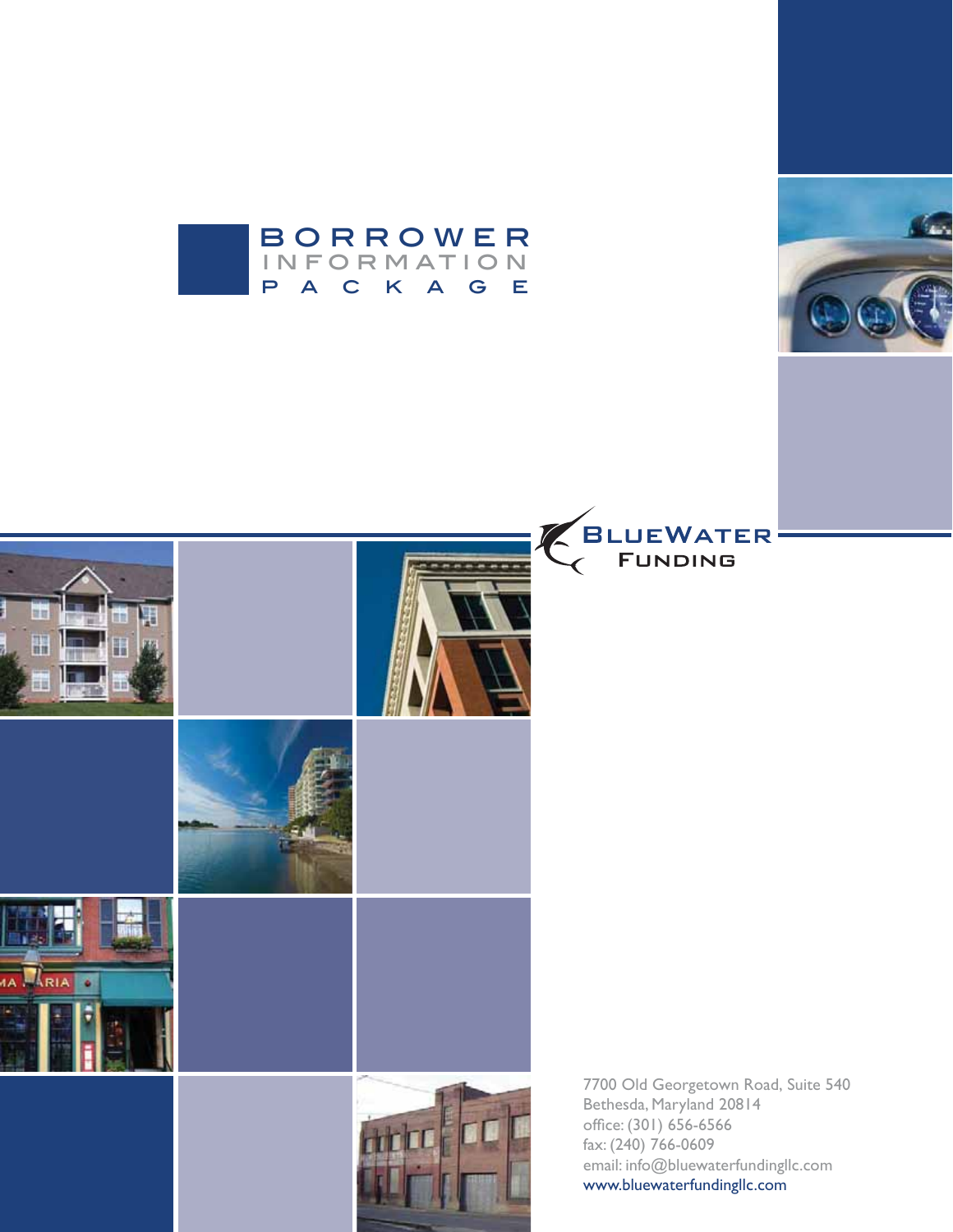#### WHO WE ARE

BlueWater Funding is a leading direct lender specializing in creative and quick solutions for your financing needs. Our firm's extensive background in real estate and lending will provide value-added support when it comes to your purchase or refinance.

### WHAT WE DO

BlueWater Funding provides bridge loans for non-conventional, commercial transactions that need quick, "under the gun" financing and experience to help you capitalize on an opportunity. Our loans provide a bridge for our borrowers to acquire a property and then position it for either refinancing or a sale. We are direct private lenders NOT brokers so our word is the last word when it comes to funding your deal. We provide financing throughout the Mid-Atlantic and beyond for a variety of property types including:

- Multi-Family **Contract Contract Contract Contract Contract Contract Contract Contract Contract Contract Contract Contract Contract Contract Contract Contract Contract Contract Contract Contract Contract Contract Contract**
- 
- 
- Shopping Centers **Calculation Control** extended the Self Storage
- s)NDUSTRIAL7AREHOUSE s3PECIAL0URPOSE
- 
- Office **Southern Contract Section Section Hotel/Motel**
- Retail **Contract Contract Contract Contract Contract Contract Contract Contract Contract Contract Contract Contract Contract Contract Contract Contract Contract Contract Contract Contract Contract Contract Contract Contr** 
	-
	-



#### SPECIALIZING IN

At BlueWater Funding, we take every deal seriously and help with many different scenarios.

- Quick Closings **Contains Contains Contains Contains Contains Contains Contains Contains Contains Contains Contains Contains Contains Contains Contains Contains Contains Contains Contains Contains Contains Contains Contai**
- Opportunistic Acquisitions Distressed Property
- 
- 
- 
- Bank Turn-Downs
- 
- 
- Vacant Buildings  **same vacant Buildings** some vacant of the Portfolio Expansions
- s3ALE,EASEBACKS s"ORROWER3ITUATIONS
- Low Credit **Contract Contract Contract Contract Contract Contract Contract Contract Contract Contract Contract Contract Contract Contract Contract Contract Contract Contract Contract Contract Contract Contract Contract C**



#### RELATIONSHIPS

At BlueWater Funding, we strive to build long-term relationships with our clients seeking fast nonconventional financing. If speed and experience are important and crucial to your real estate success, contact BlueWater Funding today for more information on how we can help you. Visit our website at www.bluewaterfundingllc.com or call (301) 656-6566 or toll free 866-551-BLUE (2583).



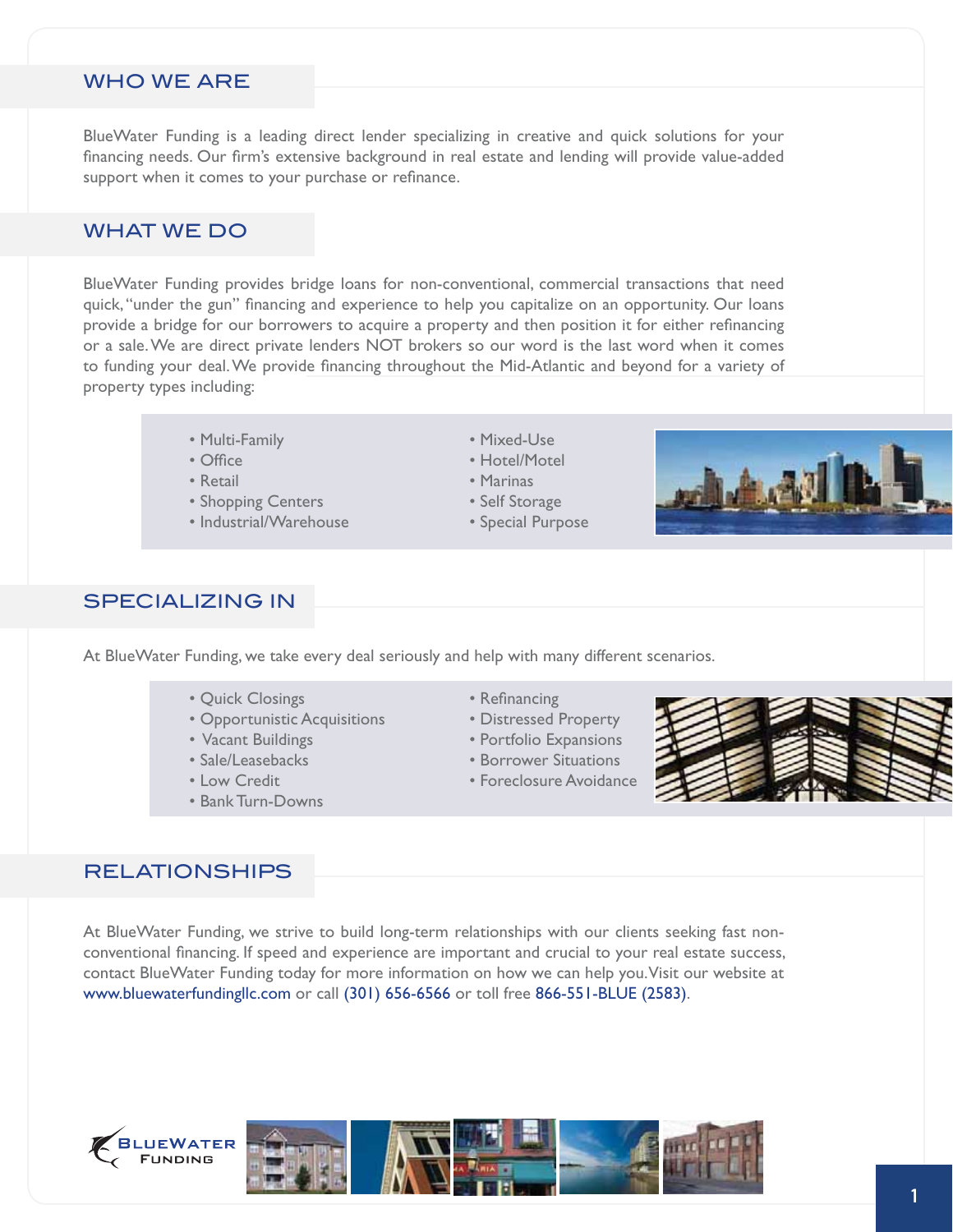# GENERAL LOAN GUIDELINES

The following represents some of the general loan guidelines BlueWater Funding offers on transactions.

| <b>PROPERTY TYPES:</b>                                        | Nearly all commercial and investment property types considered                            |  |  |
|---------------------------------------------------------------|-------------------------------------------------------------------------------------------|--|--|
| <b>LENDING AREA:</b>                                          | Mid-Atlantic Region and beyond                                                            |  |  |
| <b>LOAN SIZE:</b>                                             | From \$250,000 to \$5,000,000 (From \$100,000 in DC Metro)                                |  |  |
| <b>LOANTERM:</b>                                              | I to 2 years (longer terms considered on exception basis)                                 |  |  |
| <b>INTEREST RATE:</b>                                         | Rates starting at 11%, interest only                                                      |  |  |
| LTV:                                                          | Up to 65% LTV (70% on an exception basis)                                                 |  |  |
| <b>LOAN FEE:</b>                                              | Varies case by case                                                                       |  |  |
| <b>PREPAYMENT:</b>                                            | Allowed in full with generally no prepayment penalty                                      |  |  |
| <b>BORROWER:</b>                                              | Single Purpose Bankruptcy Remote Entity                                                   |  |  |
| <b>GOOD FAITH/</b><br><b>DUE DILIGENCE</b><br><b>DEPOSIT:</b> | Required to pay third party costs, balance to be refunded<br>or credited to closing cost. |  |  |
| COSTS:                                                        | Borrower is responsible for all legal, closing and other<br>out-of-pocket expenses        |  |  |





÷.

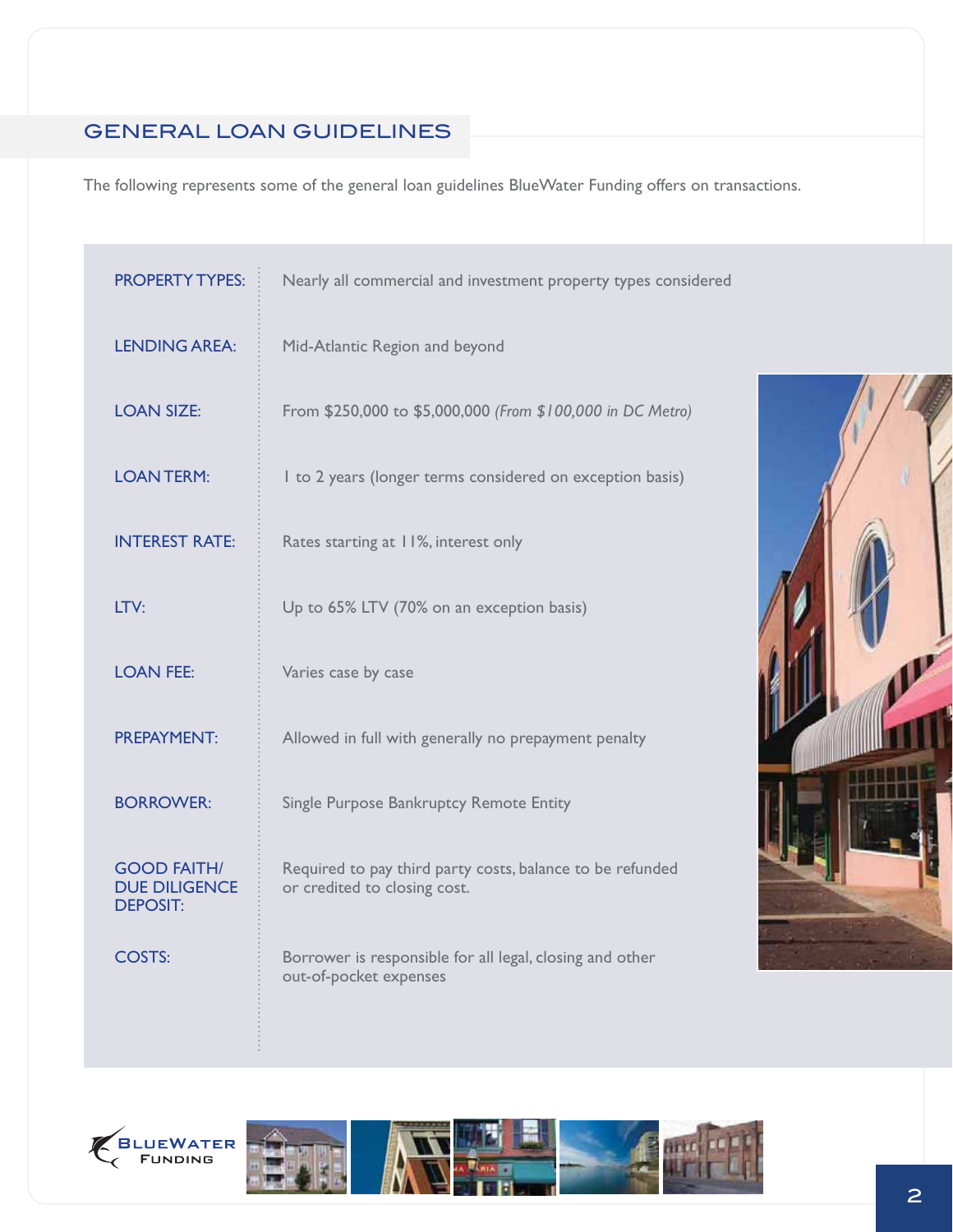## UNDERSTANDING OUR PROCESS

BlueWater Funding has worked very hard to create a process that is both efficient and diligent to satisfy the needs of our investors, our company and you, the client. The following is a general description of our underwriting process to help us set the right expectations for you:

## SEQUENCE OF EVENTS





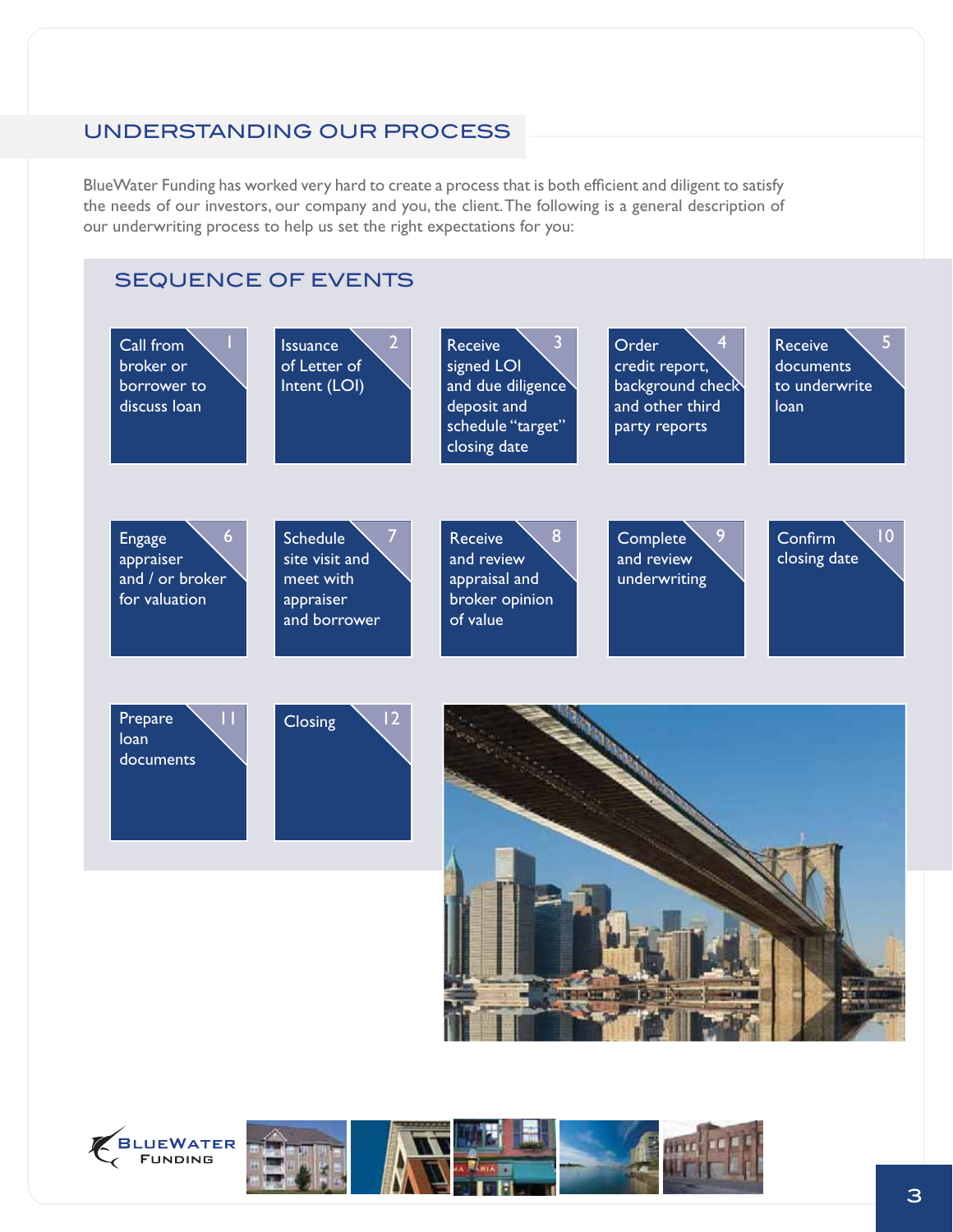# SUBMISSION CHECKLIST

BlueWater has the ability to fund a transaction in as little as five (5) days. The ability to fund quickly has a lot to do with the organization of the borrower/property information. In order to receive the fastest service from BlueWater, we ask that you submit all of the following information with your submission package. For certain transactions, additional information may be requested. Visit us online at www.bluewaterfundingllc.com or call (301)656-6566.

| <b>APPLICATION:</b>                                         | A BlueWater Funding Commercial Mortgage Application is required for all loans.                                                                                                                                                                                                                                                                                                                                           |  |  |
|-------------------------------------------------------------|--------------------------------------------------------------------------------------------------------------------------------------------------------------------------------------------------------------------------------------------------------------------------------------------------------------------------------------------------------------------------------------------------------------------------|--|--|
| <b>CREDIT</b><br><b>AUTHORIZATION:</b>                      | A Credit Authorization Form must be completed for all Borrowers and Key Principals.                                                                                                                                                                                                                                                                                                                                      |  |  |
| <b>PROPERTY</b><br><b>INFORMATION:</b>                      | Last two (2) years operating statements and property tax returns<br>(i)<br>YTD operating statement and budget<br>(ii)<br><b>Detailed Rent Roll</b><br>(iii)<br>Copy of most recent Property Tax Assessment Notice and Tax Bill<br>(iv)<br>Copies of all leases<br>(v)<br>Copy of existing mortgage documents, if applicable<br>(vi)<br>Copy of current insurance policy<br>(vii)<br>Color pictures of property<br>(viii) |  |  |
| <b>THIRD PARTY</b><br><b>REPORTS::</b>                      | Include copies of existing appraisal, engineering, environmental, title and survey reports<br>as available. BlueWater Funding may require reports to be updated or reissued; the<br>submission helps speed the closing process.                                                                                                                                                                                          |  |  |
| <b>CONTRACTS/</b><br><b>AGREEMENTS:</b>                     | Include any purchase, sale or option contracts/agreements. Include any/all service<br>agreements, management agreements, etc. with respect to the operations of<br>the property.                                                                                                                                                                                                                                         |  |  |
| <b>PAYOFF LETTERS:</b>                                      | Include all payoff letters stating mortgage balances owed and/or real estate tax bills<br>substantiating any back taxes owed.                                                                                                                                                                                                                                                                                            |  |  |
| <b>BORROWER/</b><br><b>GUARANTOR</b><br><b>INFORMATION:</b> | Personal Financial Statement for Borrowers, Guarantors and Key Principals<br>(i)<br>Past two (2) years of Borrower's tax returns<br>(ii)<br>Resume or personal history description of Borrower and Key Principals<br>(iii)<br>Copies of all organizational documents and any amended documents of the<br>(iv)<br>entity that will be the Borrower                                                                        |  |  |